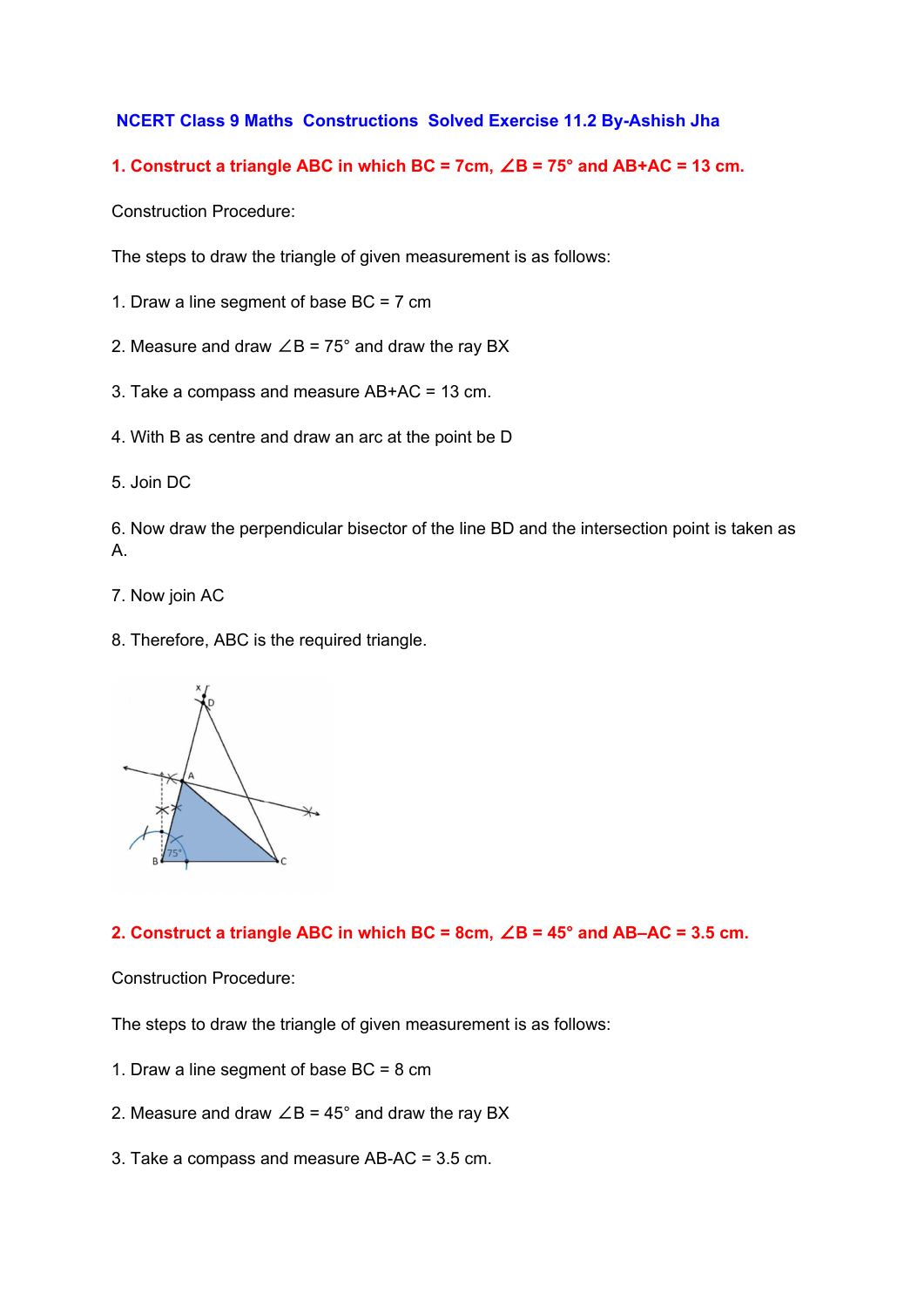4. With B as centre and draw an arc at the point be D on the ray BX

5. Join DC

6. Now draw the perpendicular bisector of the line CD and the intersection point is taken as A.

- 7. Now join AC
- 8. Therefore, ABC is the required triangle.



## **3. Construct a triangle PQR in which QR = 6cm,** ∠**Q = 60° and PR–PQ = 2cm.**

Construction Procedure:

The steps to draw the triangle of given measurement is as follows:

- 1. Draw a line segment of base  $QR = 6$  cm
- 2. Measure and draw  $\angle Q = 60^\circ$  and let the ray be QX
- 3. Take a compass and measure PR–PQ = 2cm.
- 4. Since PR–PQ is negative, QD will below the line QR.
- 5. With Q as centre and draw an arc at the point be D on the ray QX
- 6. Join DR

7. Now draw the perpendicular bisector of the line DR and the intersection point is taken as P.

- 8. Now join PR
- 9. Therefore, PQR is the required triangle.